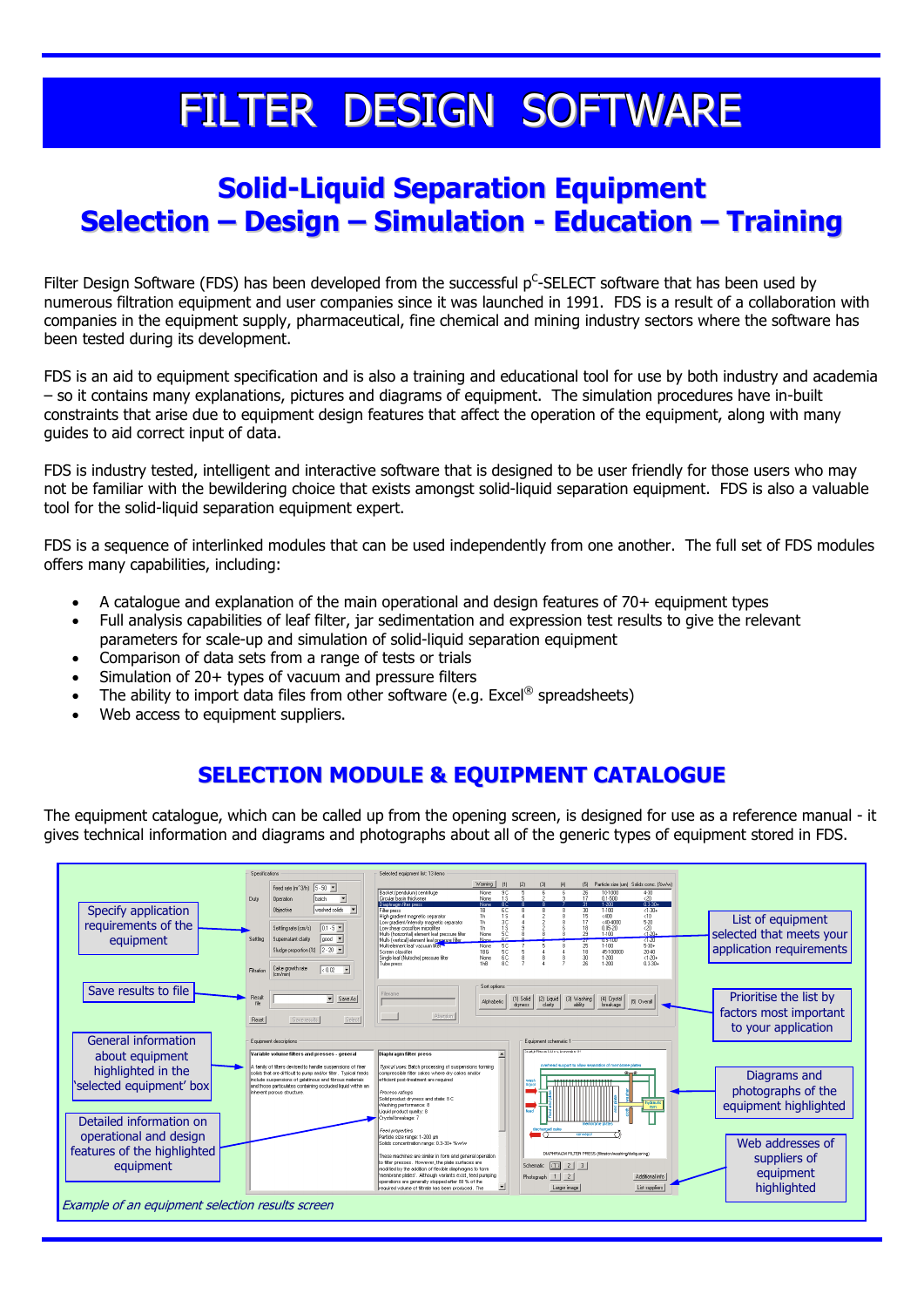The equipment selection procedures enable selection from more than 70 solid-liquid separation equipment types, including thickeners, centrifuges, hydrocyclones, etc – there are many more if the variants within each type are counted. Selection is possible from either limited or from more extensive information – obviously, the more information that is available about the feed and the process the better the selection!

**Key features** in the Selection Module include:

- User specification of the process and the duty that the equipment will be expected to perform
- Automatic comparison of the specifications with the FDS database
- Ranked listing of solid-liquid separation equipment that match the specifications
- General and detailed information about solid-liquid separation equipment technical design and operational information about each equipment item in the list is provided in a descriptive format on screen, together with diagrams and photographs
- Facility to prioritise the equipment list according to process criteria (such as cake washability, cake dryness or the damage likely to be caused to the particles)
- Identification of equipment in the list that is marginal for technical reasons
- Customisable list of web addresses of equipment suppliers and facility to paste suppliers addresses to a web browser.

## **DATA ANALYSIS MODULE**

The tests carried out early in the assessment of a solid-liquid separation problem – for either equipment selection or to gather design data – are either a constant pressure leaf filter test (sometimes pilot scale tests may be available) and/or a jar sedimentation test. A piston press test is sometimes carried out to assess compression or consolidation effects on the separation. Whichever test is done, FDS enables rapid analysis of the measured data.



After the user has entered the experimental measurements in their preferred format then FDS carries out the correct analysis. Even with well conducted tests, sometimes some of the necessary input data is missing yet the best possible analysis must be done with what information is available.

FDS deals with this situation in two ways. Firstly, when the input data are entered they are checked as far as is possible and if FDS suspects that the data may be incorrect it warns the user or does not accept the data. In many cases FDS displays a range of acceptable values for the data as a guide to what is realistic. Secondly, the calculation sequences within FDS are hierarchical. Depending on which data are missing, a sequence of assumptions are made in order to carry out the calculation. After an assumption has been made, a warning may appear against item(s) of output data on the results screen.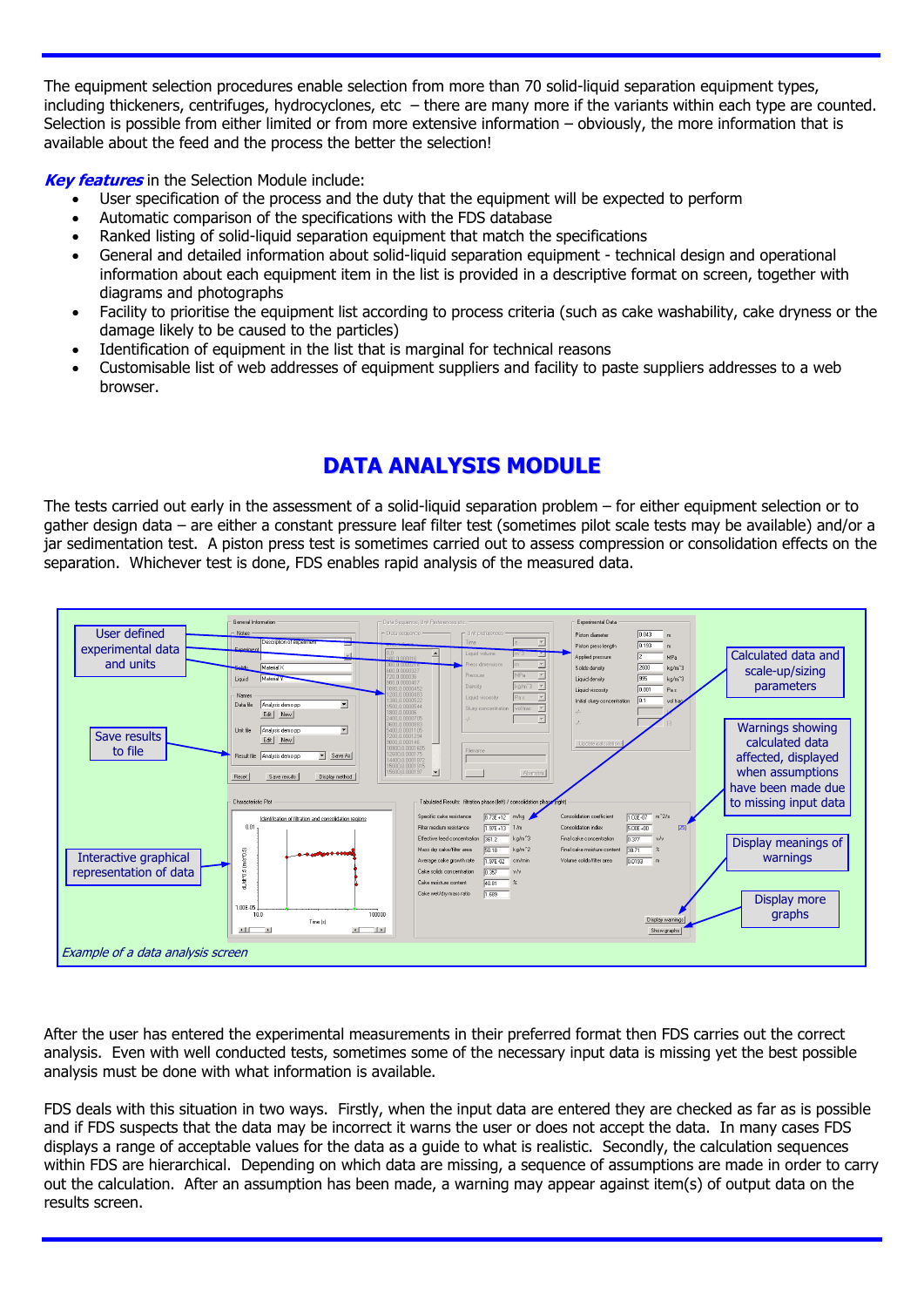**Key features** of the Data Analysis Module include:

- Analysis of constant pressure filtration test data
- Analysis of jar test sedimentation data
- Analysis of piston press or consolidation data
- Checking of input data to protect against possible incorrect data entry
- Interactive graphical presentation of data to enable the user to input interpretations of the measured data
- Output data in graphical or tabulated format
- All data required for process design, simulation and scale-up (and much more) are output
- Data from several analyses can be compared and correlated.

#### **SIMULATION MODULES**

Two simulation modules are available – the Vacuum Filter Simulation Module and the Pressure Filter Simulation Module. These provide the calculation sequences for 10 types of vacuum filters and 11 types of pressure filters.



The first step in a simulation is to gather and input the necessary data. This requires the filter cycle – the combination of the cake formation, cake washing and cake deliquoring stages – to be defined. FDS allows for more than one washing or deliquoring in a cycle. Each stage requires its own sets of input data – which can be in the units preferred by the user.

**Key features** of the Simulation Modules include:

- Input of process data for the feed suspension, filter cake and filter type
- Prevention of impractical stages on particular designs of filters (such as cake washing on a rotary disc filter)
- Simulation of different modes of cake formation (in practice this depends on the type/method of pumping the feed to the filter) – constant pressure, constant flow and variable pressure/variable flow
- Simulation of compression filtration
- Simulation of cake post-treatment processes (cake washing and cake deliquoring)
- Options to over-ride default washing and deliquoring models with experimentally measured data
- Checking of input data for its reasonableness (FDS offers a range of numerical values for the data to guide the user as to what is realistic)
- Where possible the simulation calculation sequences within FDS are hierarchical depending on which data are missing, a sequence of assumptions are made in order to carry out the calculation
- FDS takes account of practical constraints (for example, the minimum cake thickness that can be discharged from the particular filter design) that affect the operation of the filter type
- Graphical or tabulated output of results
- On screen display of a process mass balance, indicating the input/output amounts of the solid, the liquid, and the dissolved component that is monitored during cake washing
- Results from the simulation can be saved on disk for later recall and viewing in spreadsheets.